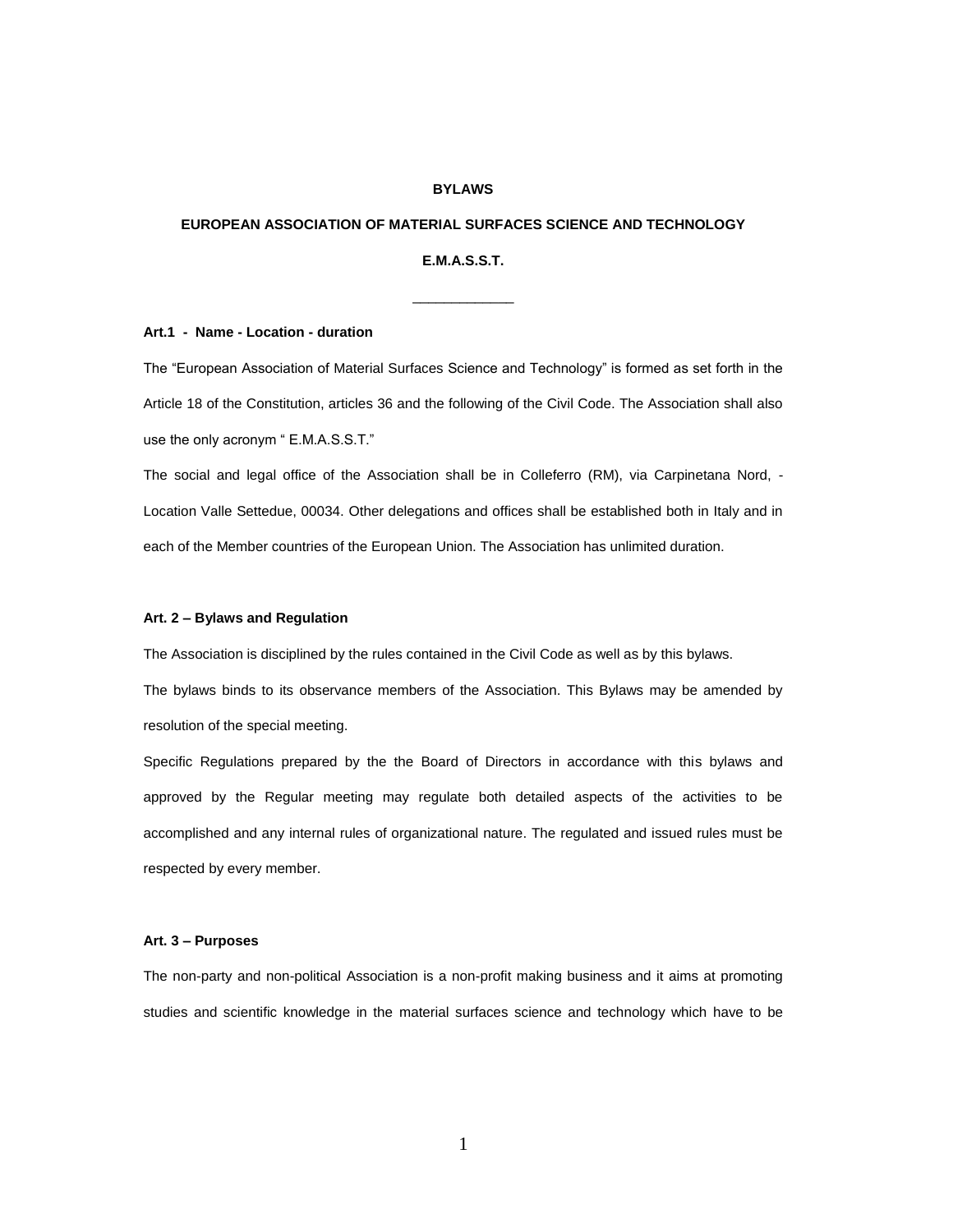carried out by industries, research centers and universities of the Member countries of the European Union.

The Association has the goal to promote the transfer of scientific knowledge between academia, research and industry in order to foster the development of innovative products and new processes in the field of Science and Technology of Material Surfaces.

The Association will work especially in high training, education, research and industry sectors.

### **Art. 4 - Purposes**

In order to achieve its goals the Association aims to:

- a) bring together people, associations, companies, entities, industries, research centers and universities of European Union, interested in the development of scientific and technological activities on properties of material surface and their modification in various applicative and industrial sectors such as aerospace, mechanical, electrical and electronics, energy, biological and chemical;
- b) promote and disseminate studies and research relating to science and technology surfaces in order to obtain new properties/performance and to identify new applications, to contribute to the transfer of knowledge among universities, research centers and industries even among applicative and apparently different sectors through publications, meetings, conferences, seminars, courses, discussions, contests with prizes for studies and research;
- c) promote an international network of industries with advanced activation plants and/or modification of surfaces and qualified laboratories belonging to the research centers, universities and industries. The purpose is to promote the creation of the "Centres of European Reference" on surfaces science in order to increase and develop the Material Surfaces Science & Technology within Europe. Through this network, it will be easier to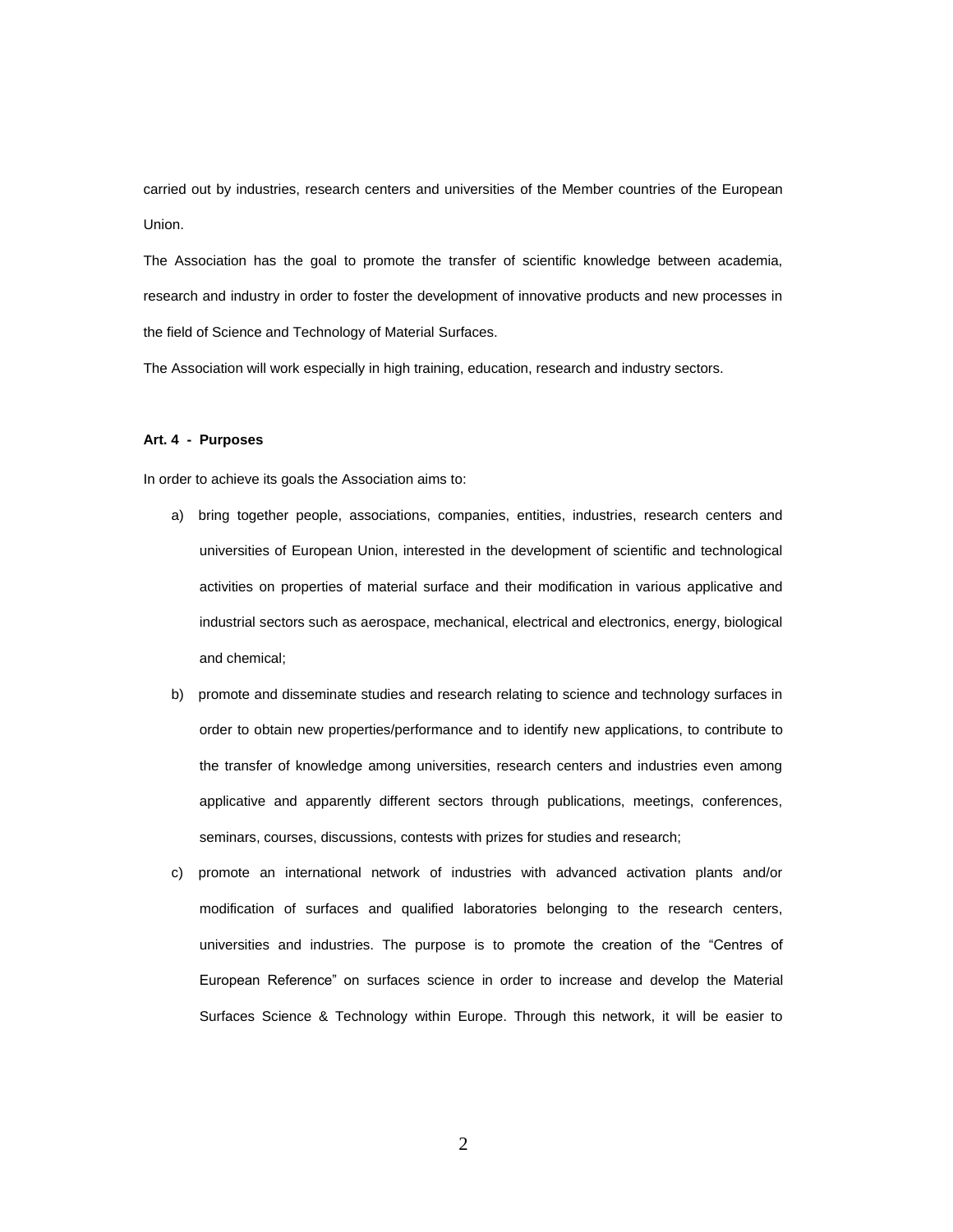identify qualified partners for research and technological development projects. Besides, it will be possible a greater and more rapid acquisition of scientific knowledge and the development of new products and/or processes in these fields.

- d) share, through an interactive website, works, discoveries, inventions, experiences and scientific publications as well as to propose new ideas, national and european research projects, internal collaborations between entities for research and development activities. The information will be posted on the website after the evaluation by the members of technical scientific committee;
- e) establish "Centres of European Reference" on surface science for public and private entities that operate within the European Union (such as companies, entities, industries, research centres and universities) and have plants and/or qualified laboratories regarding surface science (the study on surface properties and their changes);
- f) establish cooperative relationships with industries, research centres, scientific academia, associations and cultural, domestic and foreign entities;
- g) promote the professional development of people interested in surfaces science and technology and to assure technical update;
- h) facilitate the work of study and research in surfaces science and technology;
- i) carry out duties of investigation or research in the activities sector regarding to the Association and give public or private entities the opportunity to know opinion of the Association or of its members on matters relating to surfaces science and technology;
- j) carry out promotion, creation, production activities as well as publication of magazines, books, pamphlets and Cds. However, these activities must be carried always within the limits and in accordance with the laws in force relating in the field of printing and publishing and they have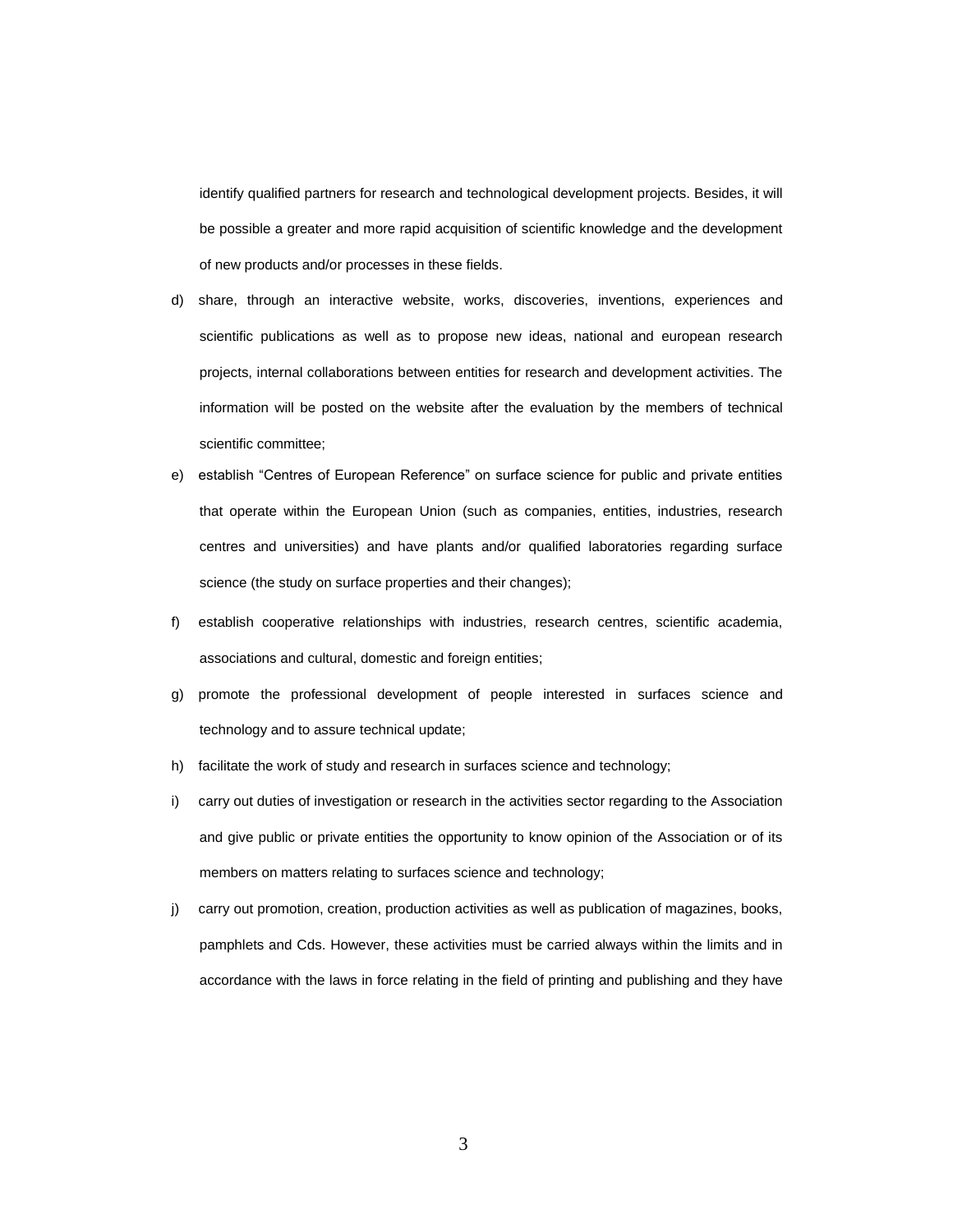to be distribute to its shareholders, launching of websites, to raise awareness of the Association.

k) carry out any activities or functions relating to the aforesaid purposes.

The Association may use grants and/or facilitated or not facilitated loan which are disbursed according to the laws of the country, regions, local public entities, European Union and/or private organizations.

## **Art. 5 - Assets and revenue**

The assets of the Association shall consist of the initial endowment fund, membership fees, any net surplus of management, donations and/or grants by public and private subjects.

Available resources for the management of exercise are:

a) income derived from its assets;

b) public grants and private donations, specifically intended for the management of exercise;

c) the proceeds of economic and financial activities carried our directly and indirectly by the Association;

d) membership dues and registration made by members;

e) the funds derived in any way from any other source.

## **Art. 6 - Membership**

The members of the Association may be natural persons and legal persons who share the ideals and accept membership, by operating principles and this bylaws.

Members of the Association are divided into Ordinary Members, Student Members and Honorary Members.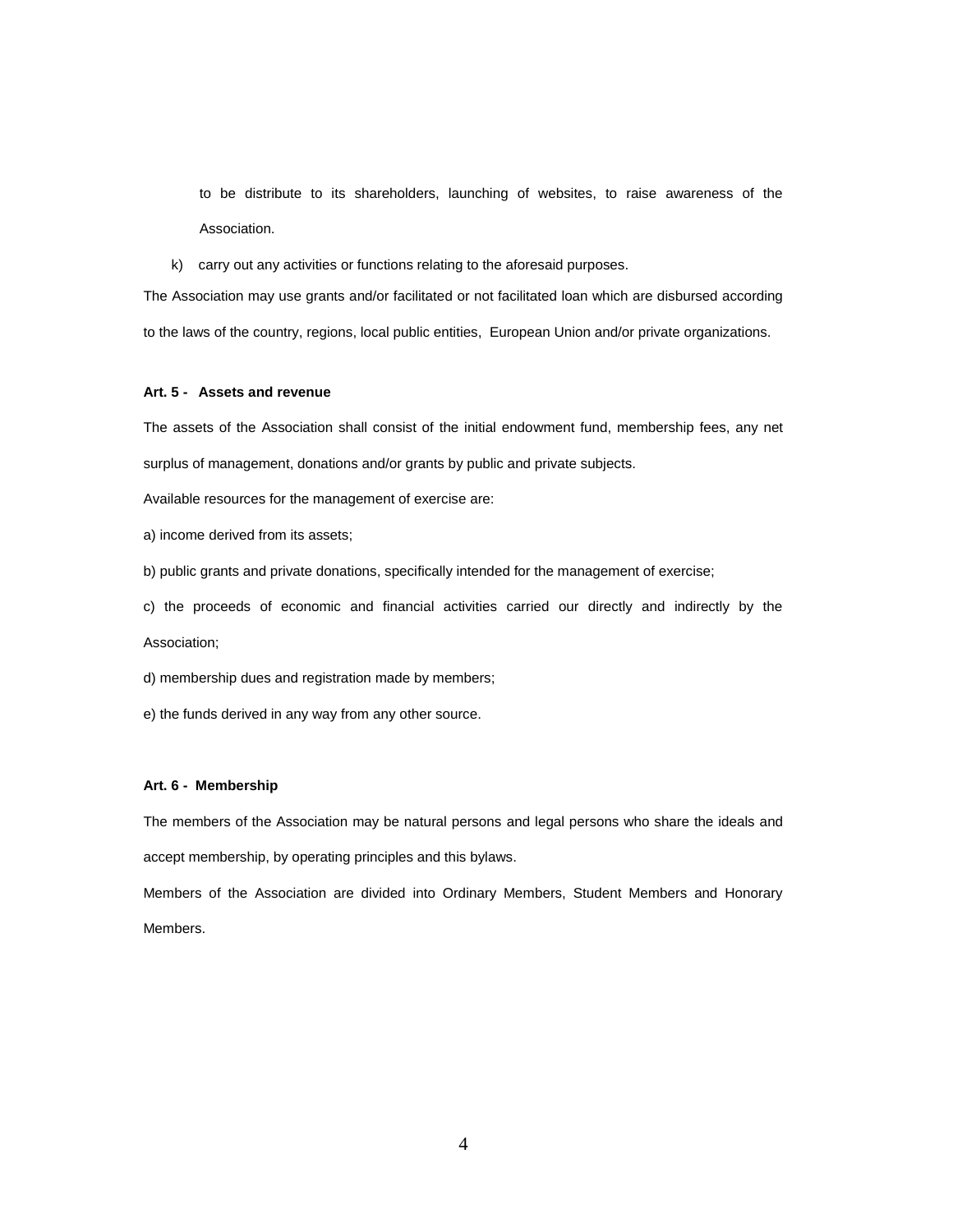Ordinary members are natural and/or legal persons who express their interest in the Association, require the registration and participate actively in the life of the Association in order to support the achievement of social goals.

Student members are natural persons who attend college courses, graduate schools and PhD courses. Honorary members are natural persons and/or institutions that acquired particular scientific prestige or gave a remarkable contribution to the Association or the association recognizes outstanding achievements relative to the associative purposes for their spirit of cooperation. They are appointed by the Board of Directors.

Applications for admission of new members are unquestionably accepted or rejected by the Board of Directors, with the majority of the members of the Board. Against the Board's decision is subject to appeal to the meeting, which will be discussed in the next shareholders' meeting.

Ordinary members must pay the admission fee set annually by the Board of Directors.

The inscription of the shareholder is binding for the calendar year commencing on January 1 of the year of admission.

Members enjoy the same rights and are subject to the same duties. The structure of the Association shall be democratic and must be guaranteed at all times the uniform rules of associative relationship and its effectiveness. Therefore, the provisional nature of the associative relationship is excluded.

### **Art. 7 – Rights of members**

Italian citizens and those members of the European Union have the right to join the Association and to participate to the life and activities of the Association and to cooperate to the moral and material strengthening, according to availability and capacity.

### **Art. 8 – Duties of members**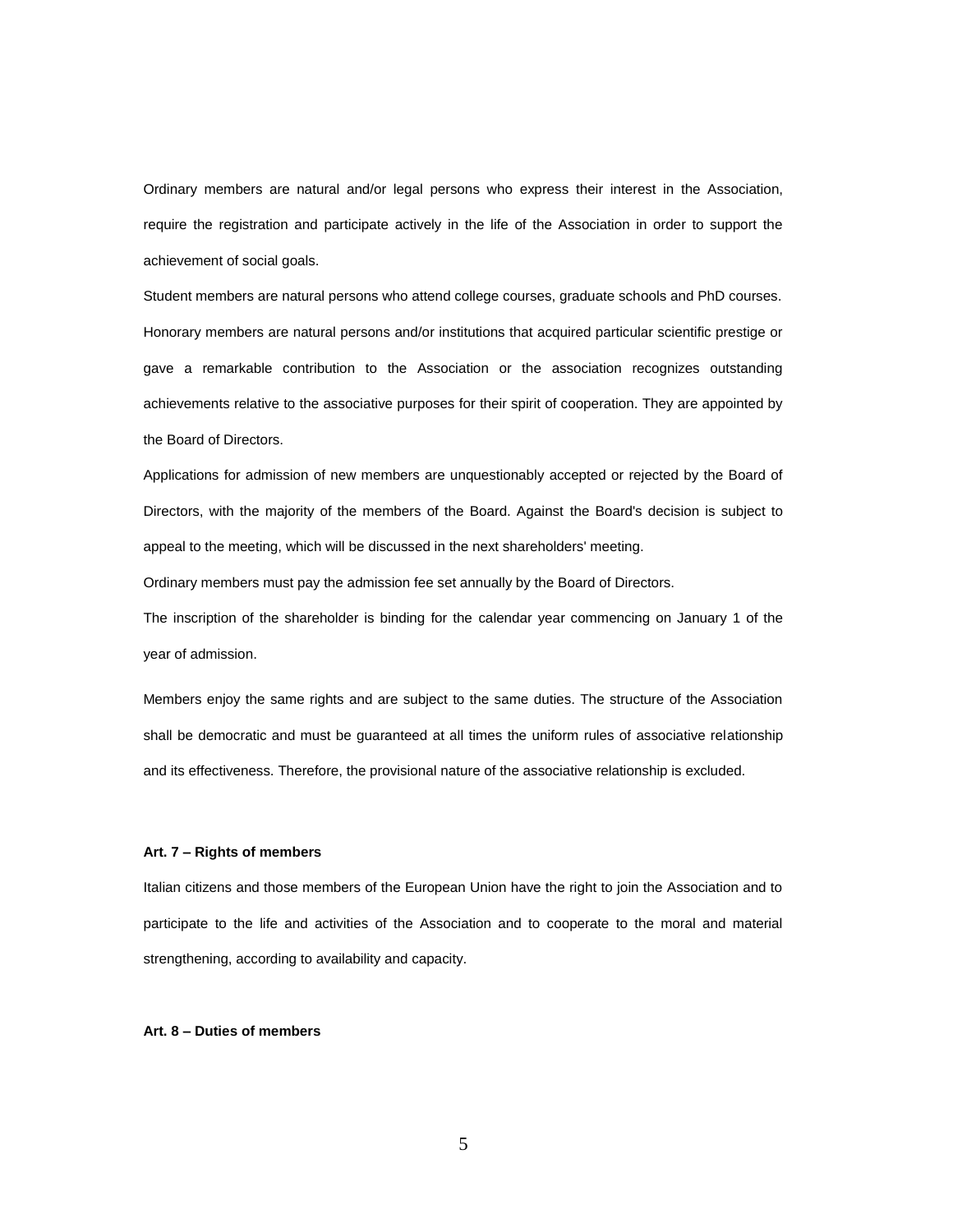### Members have to:

- pay within the time limit established by the Board of Directors the annual membership fee and in the event that even an extraordinary grant can be passed.
- comply with the provisions of this bylaws, resolutions and regulations possibly adopted by the Board of Directors.

## **Art. 9 – Loss of membership**

The quality of member is lost for death, for withdrawal or exclusion.

The annulment shall take effect from the social year in which the withdrawing party shall give written notice to the management body.

The exclusion will be determined by the Board of Directors, after consulting the Member only if there are serious reasons which include:

- 1. the behaviour does not comply with obligations under this bylaws;
- 2. the member does not comply with the provisions of this bylaws or the rules of internal regulation;
- 3. the member causes moral and material damage to the Association;

The exclusion has effect starting from the tenth  $(10<sup>th</sup>)$  day following the notification of the exclusion provision if undelivered response from the member.

The failure in paying the annual fee more than five months after the end determines the automatic exclusion of a member, except special instances duly written by the member.

The payments, for whatever reason made, are not revalued or transmitted by deed *inter vivos* or *mortis causa*, or returnable, both in case of dissolution of the Association, death, resignation or expulsion of a member, and therefore the repetition of the amount paid to the Association can not take place .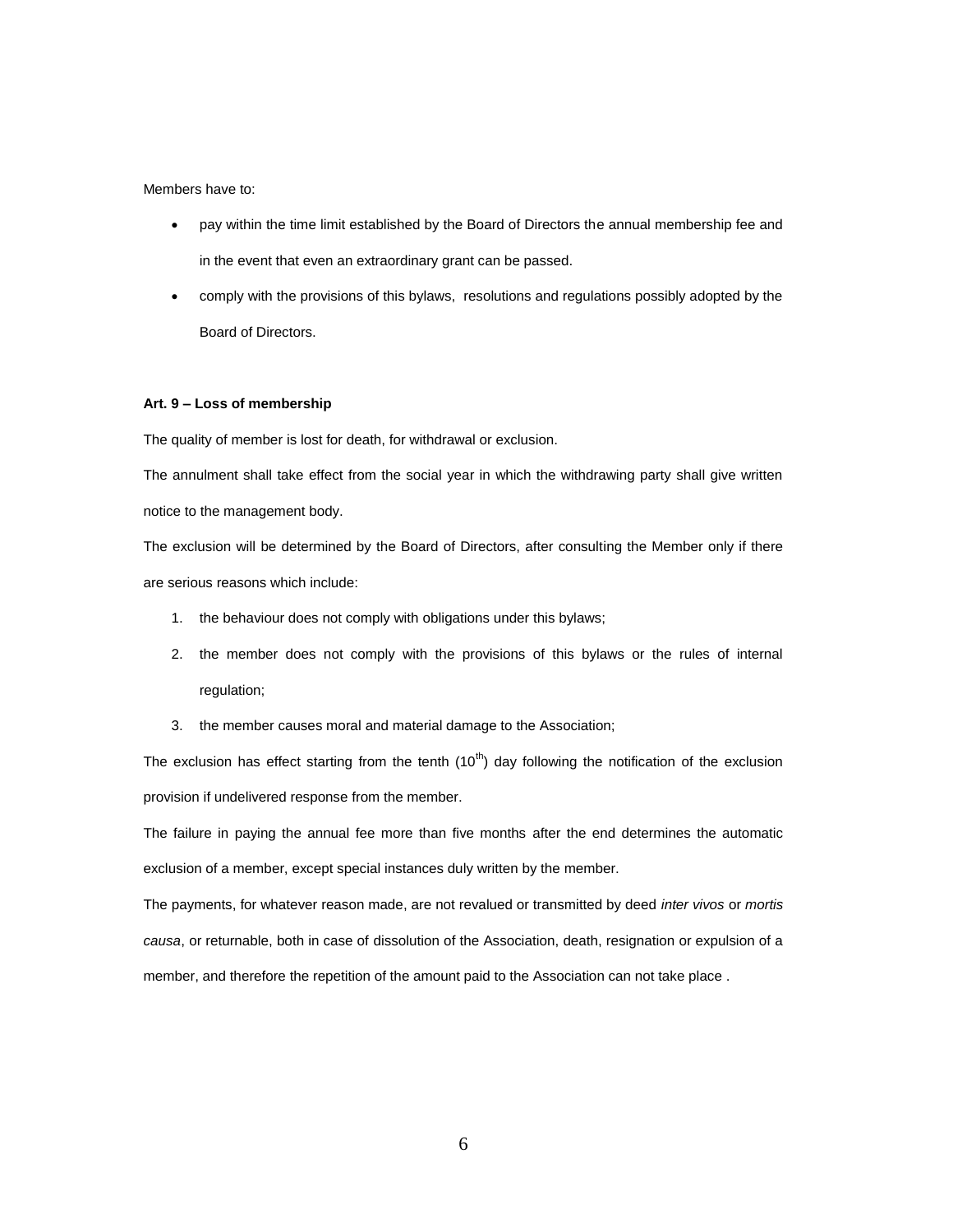## **Art. 10 – Bodies of the Association**

The Association is governed by the following bodies:

Shareholders' Meeting;

President;

Vice President;

Secretary;

Board of Directors;

Board of Auditors.

### **Art.11 - Meeting**

The meeting is the deliberative organ of the Association and is composed of Ordinary, Students and Honorary Members.

Meetings are regular and special.

The meeting is convened by the Chairman of the Association, by posting to the Register of the Association at least fifteen days prior to the date from meeting. Such notices shall state the date, the hour, the place of the meeting and the general nature of the business both first and second call.

The convening of the meeting can be made according to second additional modes that the Board of Directors deems appropriate, simultaneously with the aforesaid, including through electronic means such as e-mail, fax, without formal obligations provided with appropriate means which verify receipt by the addressee.

Proposals or motions of any kind which will be presented at the meeting shall be given to the President at least 10 days before the date of the meeting.

The meeting of the second call can not be completed on the same day fixed for the first call.

Each member shall have one vote that can be delegated to another member. Each delegate may carry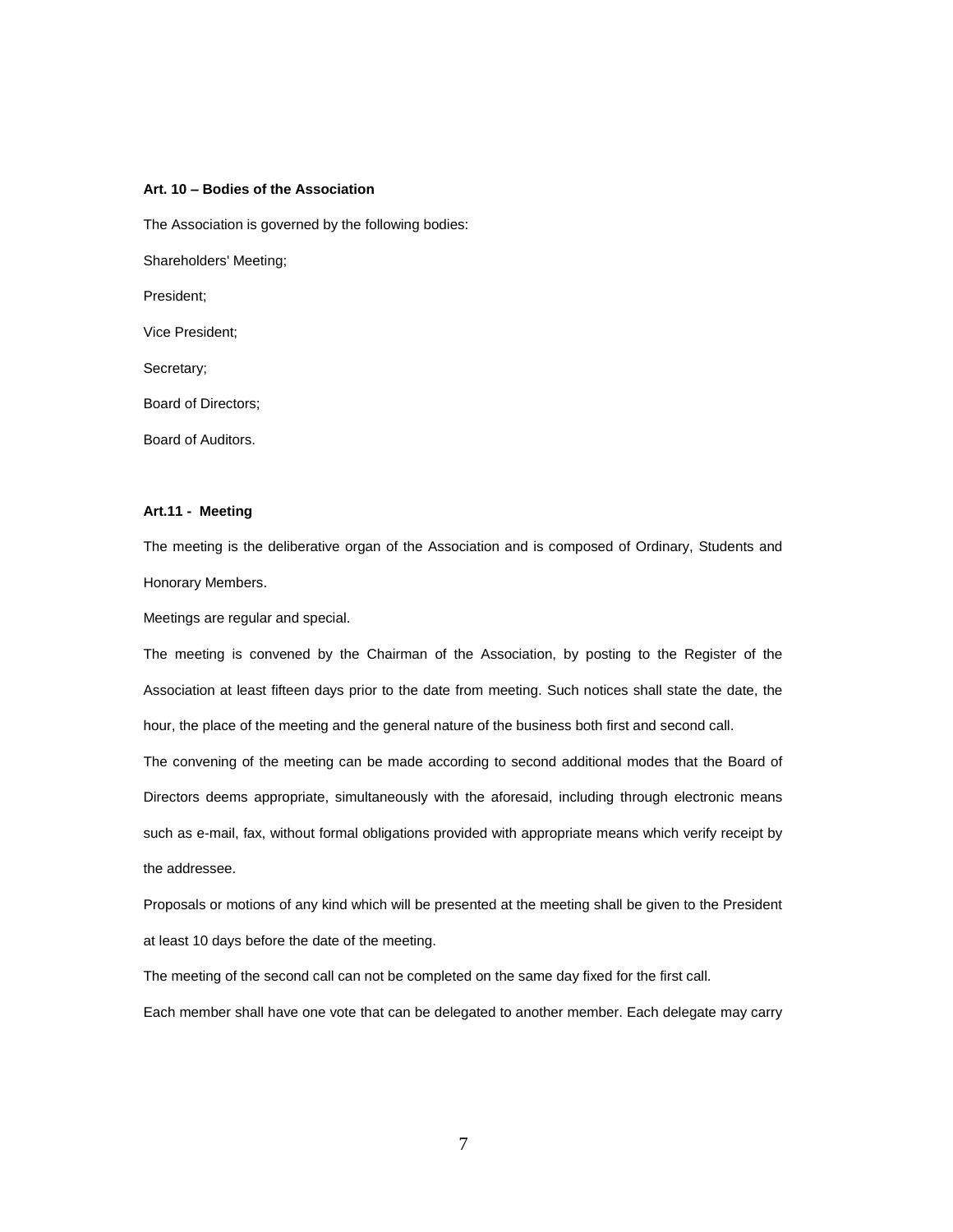not more than two proxies, attached at the bottom of the notice, or on a copy of the represented partner of document signed by him, on which it is shown a willingness to be represented and details of the meeting for which it was issued delegation. For entities members of the association shall be entitled to vote at the meeting the legal representatives or persons delegated by.

They are entitled to attend and vote at the meeting all members in good standing with the payment of membership fees and are not subject to disciplinary action.

The meeting is chaired by the Chairman or, in his absence, by the Vice President and, even in the absence of this, by the senior member of the Board of Directors.

It is up to the chairman of the meeting to verify the regularity of the proxies and in general the right to attend the Meeting.

Regarding the meeting the Secretary, appointed by the meeting on that occasion, shall draw up the minutes which will be signed by the President of the meeting and the Secretary of the meeting itself. The decisions of the meeting, both regular and special, taken in accordance with this bylaws, bind all Members, even if absent, dissenting or abstaining from voting.

### **Art. 12 -The regular meeting**

The regular meeting:

- 1. approves the economic and financial statement;
- 2. approves the social fees;
- 3. appoints the Board of Director;
- 4. deliberates on any other matters reserved to its jurisdiction by this bylaws or subjected to examination by the Board of Directors.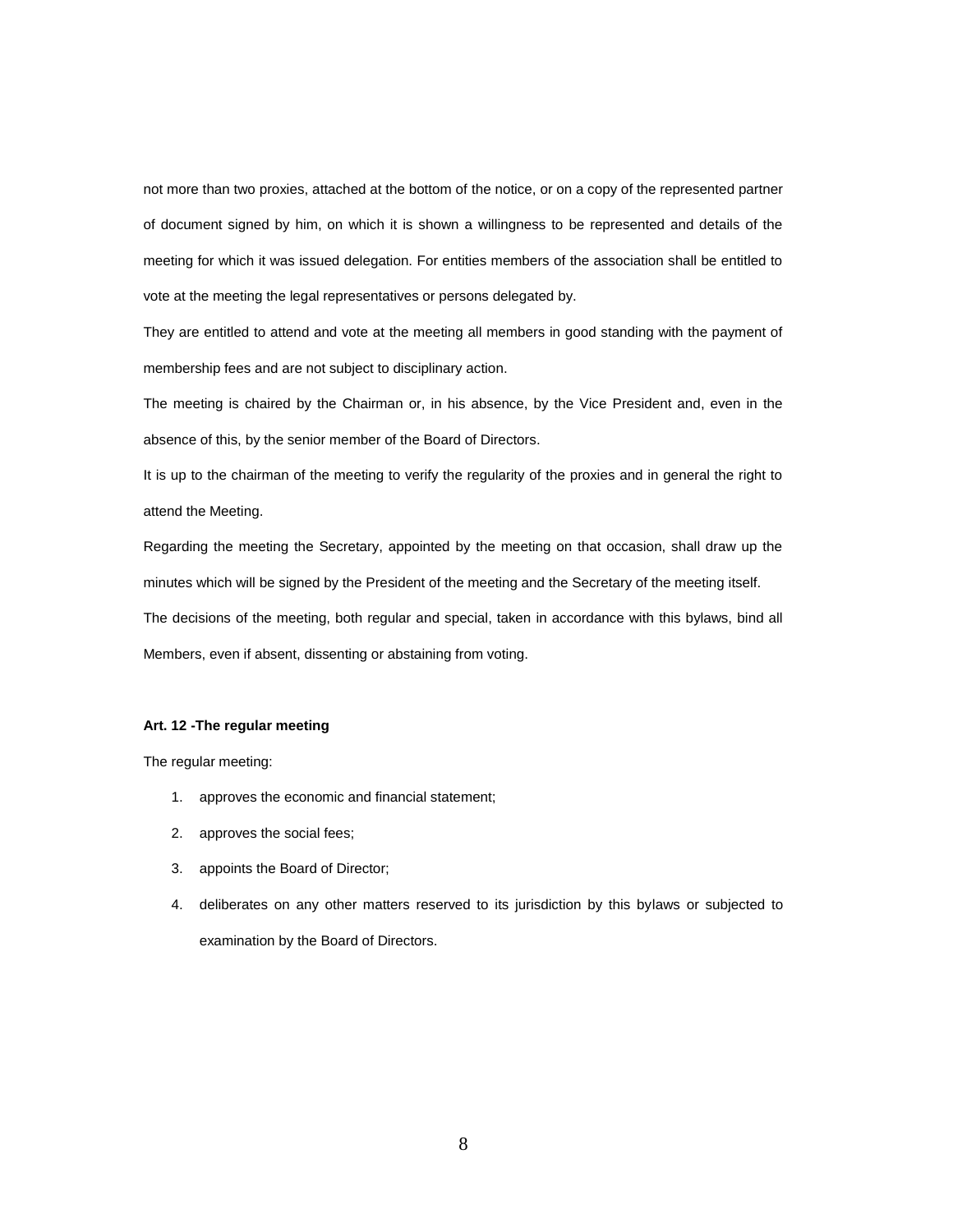#### **Art. 13 – The special meeting**

The special meeting:

- 1. approves statuary modifications;
- 2. sanctions the dissolution of the association;
- 3. deliberates on any other matters reserved to its jurisdiction by this bylaws or subjected to examination by the Board of Directors.

#### **Art. 14 – Convocation**

The regular meeting shall be held at least once a year, within four months from the end of the year, to approve the economic and financial statements and the social annual fees.

The regular meeting shall be held as often as the Chairman deems it necessary, or a written request is made, specifying the agenda, by the Board of Auditors or by at least one third of enrolled and duly members.

In the last two cases, the President will be required to convene within fifteen days of receipt of the request, the meeting shall be held within fifteen days starting from the convocation.

## **Art. 15 – Constitutive and deliberative quorum of the meeting**

The regular Meeting of the shareholders is duly constituted on first call with the presence, even by proxy, by a majority of members, and on second call regardless of the number of present or represented members. It shall act by a simple majority of those voting. Voting takes place by open ballot.

The decision of dissolution and those relating to the transfer of the assets of the Association shall be taken by favorable vote of three fourths of the members both in the first and second call.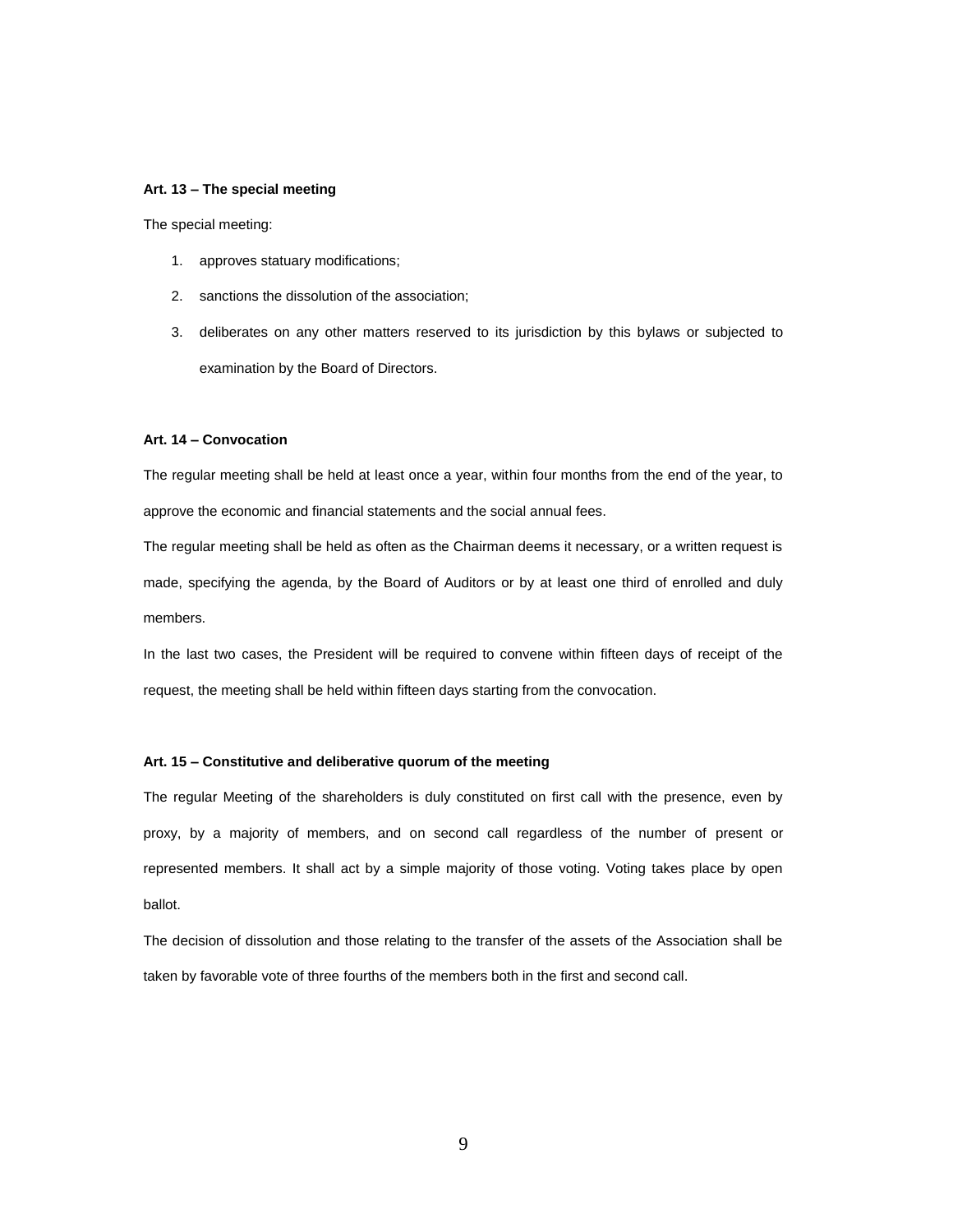#### **Art. 16 – The President**

The President legally represents the Association in respect of third parties and in court. He or she directs and controls the business in respect of other social bodies. He or she shall convenes and presides over the meetings of the regular and special meetings of the shareholders and the Board of Directors. In case of necessity and urgency, he or she takes measures pertaining to the Board of Directors by submitting to ratification at the next meeting of the same.

## **Art. 17 – The Vice President**

In the absence or disability of the President, the Vice President shall perform all the duties of the president - also in the legal representation of the association of the Vice President. The only intervention of the Vice President is proof of the incapacity by the President.

### **Art. 18 – The Secretary**

The Secretary shall implement the decisions of the Board of Directors, shall keep the minutes of meetings, shall attend to correspondence and shall manage the collection and payments to be made subject to the mandate of the Board of Directors.

### **Art. 19 – The Board of Directors**

The Board of Directors consists of a minimum of three to a maximum of six members elected by the regular meeting among partners.

Its members are appointed for three years and may be reappointed. They complete a term of office when the meeting is called to approve the financial statements for the third year of office.

The Board of Directors shall appoint the President, the Vice President and the Secretary of the Association among its members .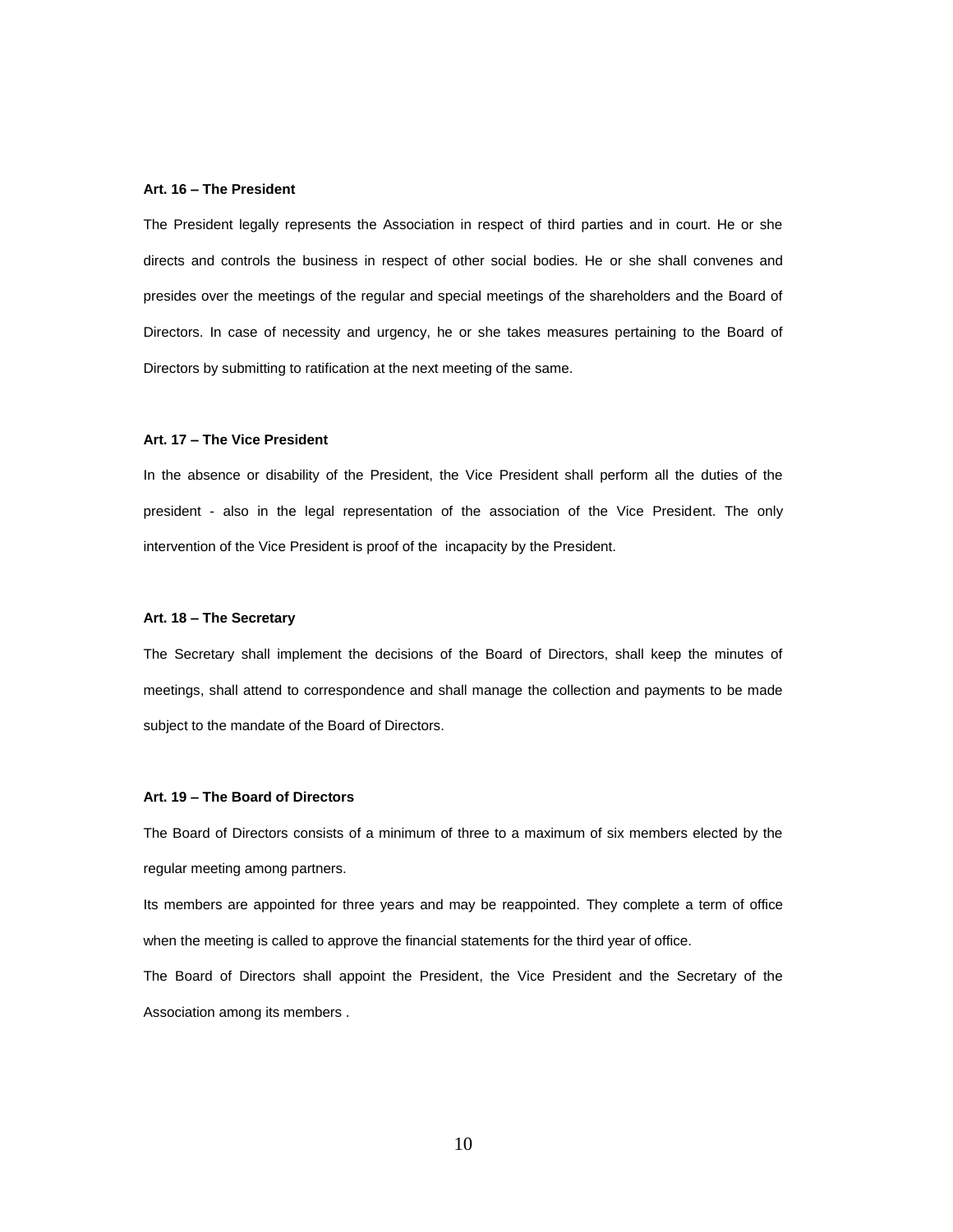It is up to the Board of Directors the ordinary and extraordinary management of the Association, without limitation.

In addition to what this Constitution and bylaws established, it is up to the Board of Directors:

- a) to agree the program of activities to be pursued within the limits of institutional goals. Then the program must be approved by the meeting;
- b) to carry out the decisions of the meeting;
- c) to approve and adopt the measures necessary for the work of the Association;
- d) to prepare the final report together with the annual report on the financial statements and the budget;
- e) to delegate powers to individual members of the Board or any third party;
- f) to submit to the special meeting proposals to amend this bylaws;
- g) to accept or reject the questions asked by the candidates members;
- h) to ratify in the first useful session measures falling within its competence, adopted by the President of the Association for reasons of necessity and urgency, whose expiration date would not allow the call in accordance with this bylaws;
- i) to appoint the members of the technical and Scientific Committee;
- j) to determine the membership fees.

Meetings of the board of directors shall be held both at the headquarters of the Association and at any place, as well as through the use of conference telephone, whenever the President or, in his absence or impediment, the Vice President, considers it necessary or advisable, or upon written request by a majority of its members.

The convocation is put into effect without formal obligations with appropriate means, which verify the reception by the addressee, and it is submitted at least seven days before the date of the meeting.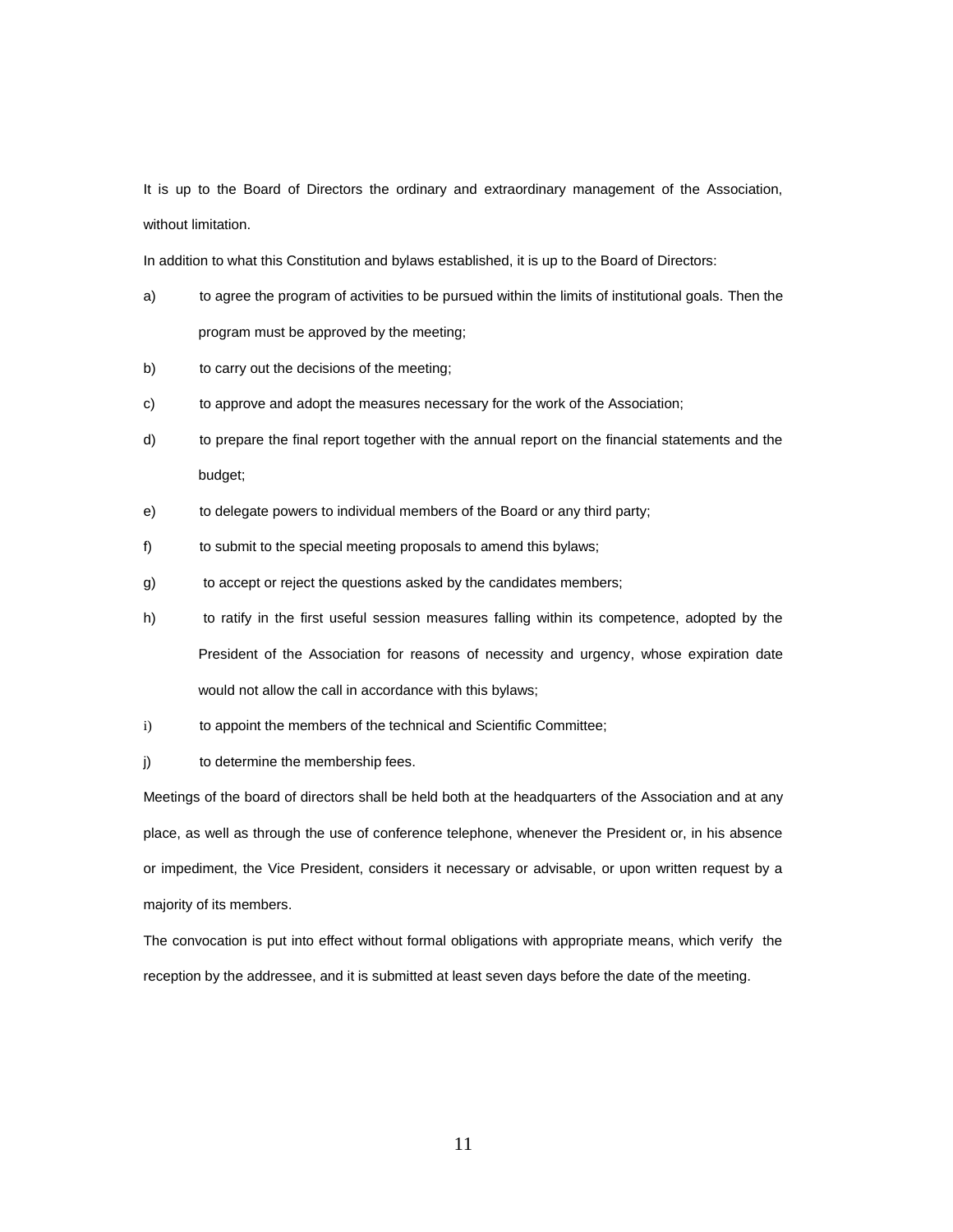It is validly constituted and able to decide if there are at least a majority of its members. Resolutions are passed by a majority of those present, in the event of an equality of the vote, the vote of the person who chairs the meeting.

Minutes of each meeting shall be prepared on a special record book kept at the head office of the association.

In case of urgency, the Board of Directors may be called at least one day before the meeting.

In the event of failure or inability of the convocation in terms of the above, the Board is effectively constituted if there are all the Directors and the Auditors. If for any reason a majority of the Directors failed, the entire Board is considered fallen and the office of the President, the Vice President and the Secretary is automatically failed. Therefore, his re-election must be made.

Cooptation will be made in the event of termination for any reason of one or more components which do not exceed one half of the Board of Directors.

The co-opted councilor remains in office until the next meeting, in which the election of the missing directors will be made. These missing directors will hold office for the remaining period during which the councilor would remain in office.

The members of the Board of Directors may be dismissed, on justified proposal by the President, in the event of violation of the inspiring ideals and principles of the Association.

The Loss of the councilor qualification undermines automatically the role of the President, the Vice President and and the Secretary.

For the renewal of the Board of Directors, with the exception of the hypothesis of decline for the fulfillment of three years, the President, or the Vice President or a senior councilor, within 30 days starting from the cause of termination by the Board of Directors, will convene shareholder's meeting, which will be held within thirty days. Until the new constitution and limited to urgent business and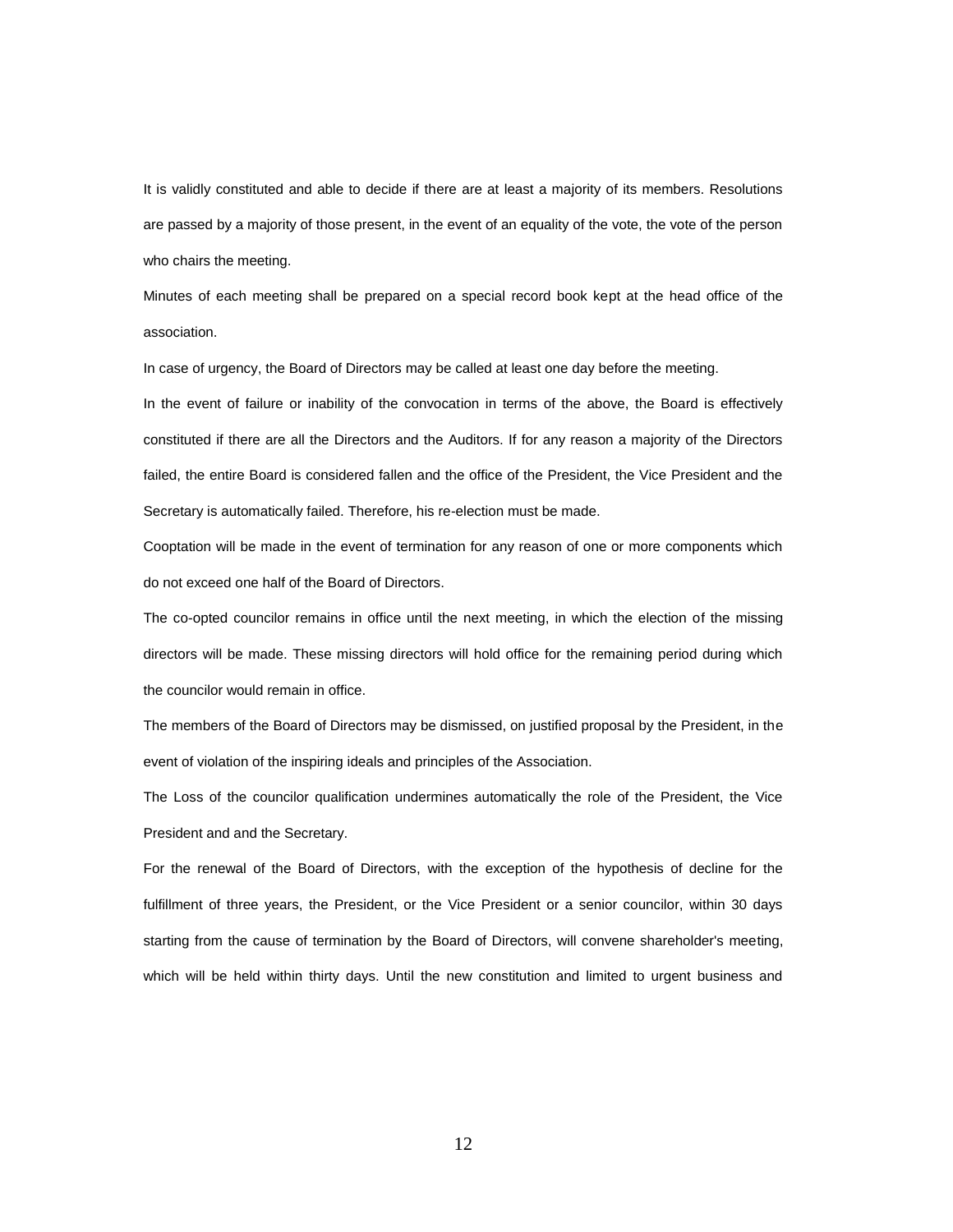management for the ordinary administration of the association, the functions will be performed by the Board of Directors under the system of prorogatio.

#### **Art. 20 – Technical and scientific Committee**

The Board of Directors appoints a Technical and Scientific Committee with advisory functions. The members of the Technical and Scientific Committee shall be equal in number to six in order to cover the following six areas of interest of the Association:

- 1) Aeronautical and Aerospace;
- 2) Mechanical;
- 3) Electrical and Electronics;
- 4) Energy;
- 5) Biomedical;
- 6) Chemical.

The members of the Technical and Scientific Committee will be chosen and proposed among persons of high moral and intellectual value who share the goals of the Association and come from European Union countries members. The Technical and Scientific Committee shall not be made to a number greater than 3 units of subjects belonging to the same country.

The members of the Technical and Scientific Committee shall hold office for three years with the possibility of renewal of the Board.

The charges are free.

The Technical and Scientific Committee, subject to authorization by the Board of Directors, will:

a) evaluate from the scientific point of view the information, news, announcements, publications and what the members want to enter into the website off the Association in order to promote the dissemination and transfer of information and knowledge. Each member of the Technical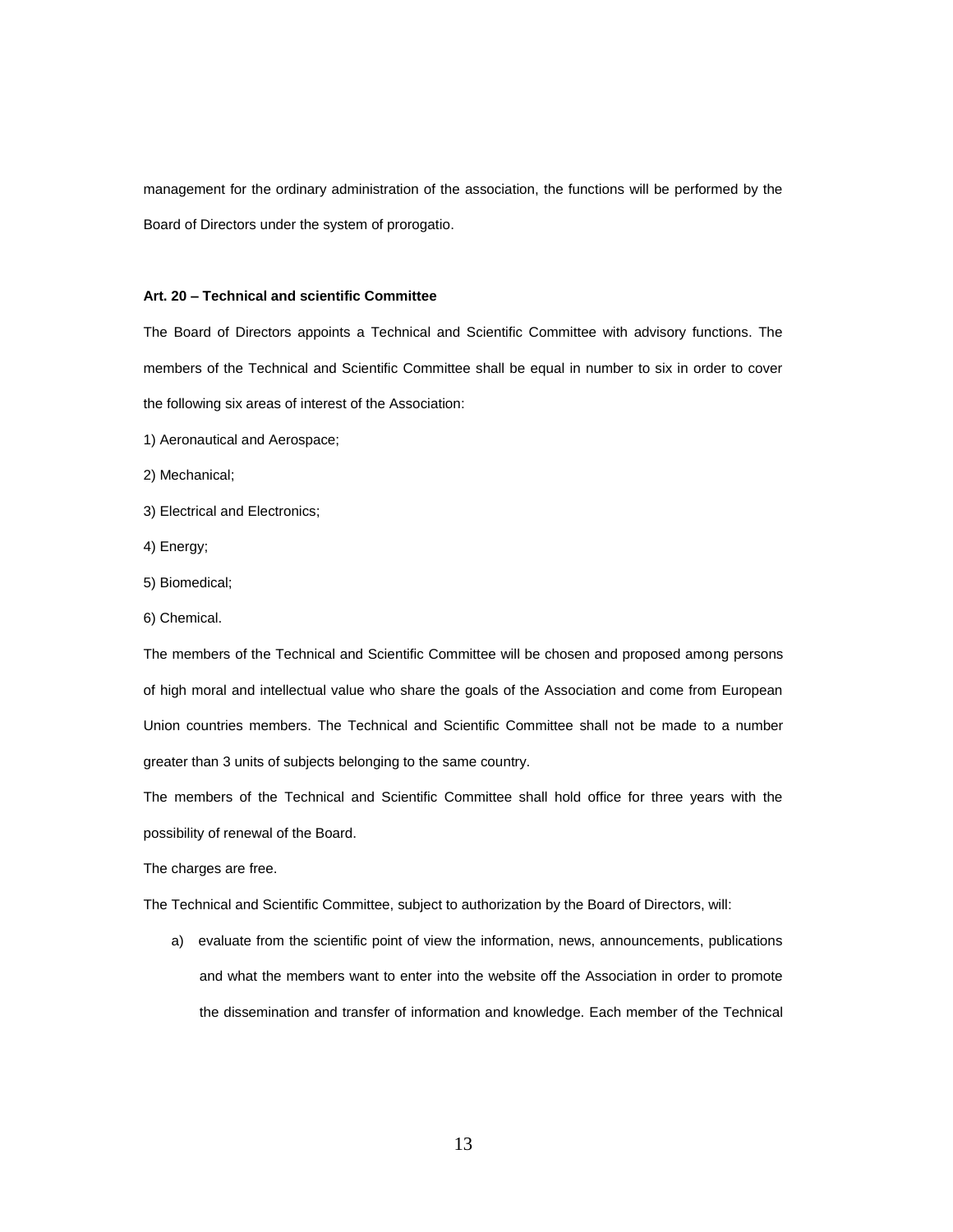and Scientific Committee, after the evaluation of the suitability of the information, will send to the competent staff for the on-line publication;

- b) organize, on indication and request of the Board of Directors, the biennial conference of the Association, which will take place in rotation in each of European Union countries. The conference will not be held more than two consecutive years in the same country;
- c) evaluate from scientific point of view of the contributions (abstract) of the participants at the conference;
- d) acquire the extensive contributions (scientific papers) of each participant and assess them according to the parameters of international auditing standard, used by leading scientific journals;
- e) print a book of the conference containing all contributions assessed as eligible;
- f) organize seminars, workshops, discussions, that will take place in locations indicated by the members of the Technical and Scientific Committee or in the headquarters of members who will provide their availability and comply with the membership fee;
- g) any planning of contest with prizes for studies and research;
- h) assess the qualification, expertise and the provision of tools, laboratories (both public and private) and systems industries, companies, organizations, research centers and universities which wish to qualify as a "Centre of European Reference" on Science Surfaces.

### **Art. 21 - Board of Auditors**

The management of the association is controlled by a Board of Auditors made up of three members appointed by the meeting. They hold office for three years and are renewable. The Board of Auditors shall appoint the Chairman of the Board among its members.

The Board of Auditors meets a notice by fax or telephone at least 48 hours whenever the Chairman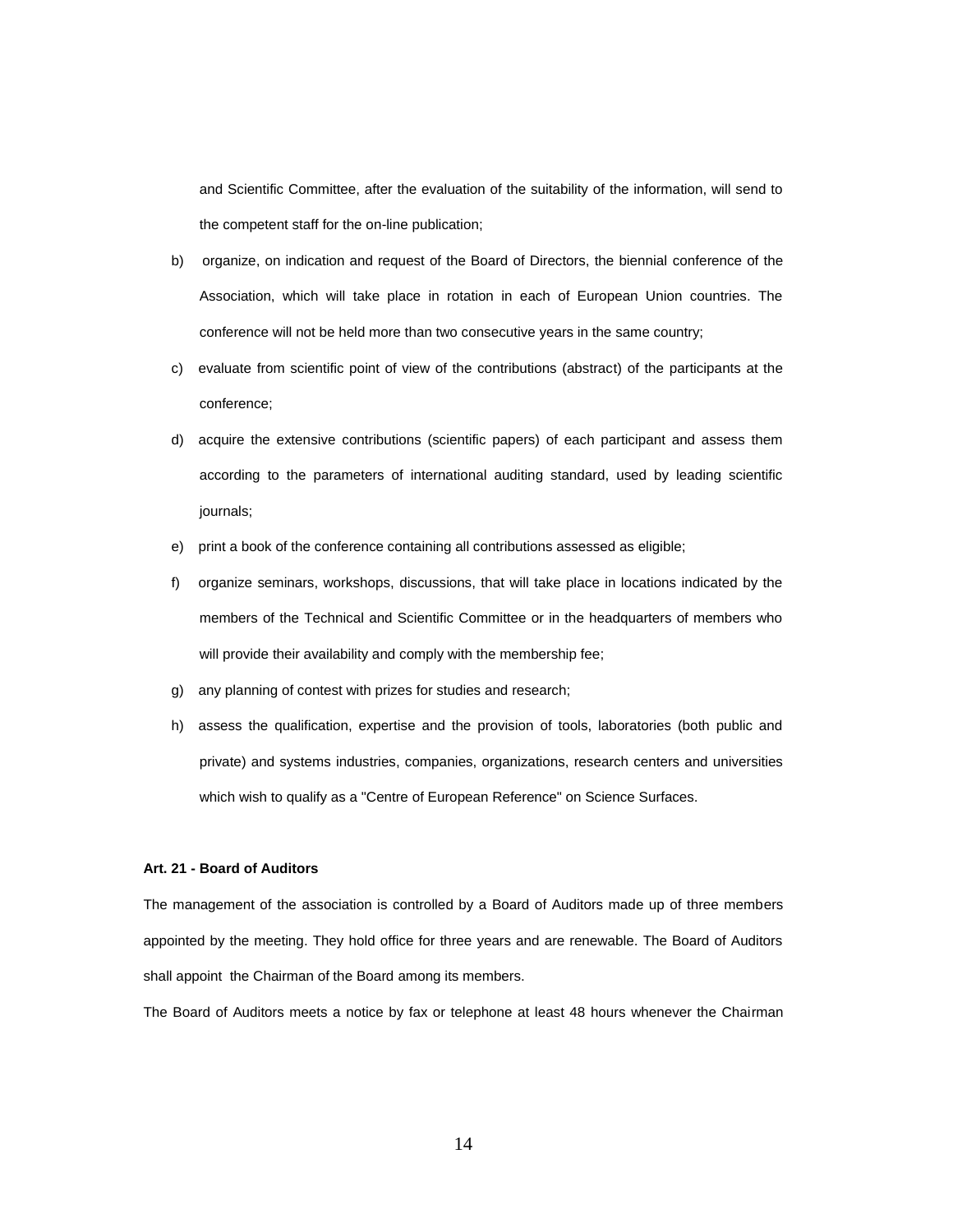deems it necessary or it is requested by two of its members.

The constitution of the Board of Auditors will be made when there are required by law.

#### **Art. 22 – Rewards of social charges**

All associative charges are free, except for the right to reimbursement of expenses actually incurred and analytically documented for the service provided and as well as otherwise provided by the regular meeting upon proposal of the Board of Directors.

#### **Art. 23 The economic and financial statements and accounting period**

The accounting period coincides with the calendar year.

Within four months from the end of the accounting period, the Board of Directors will submit to the meeting for the approval the budget and final accounts, from which they will be assets, contributions and bequests received.

It is forbidden to distribute, even indirectly, profits and surplus as well as funds, reserves or capital during the life of the association, unless the use or distribution are not required by law or made in favor of NGO by law. Bylaws or regulation are part of the same structure.

The Association also undertakes to use any profits or surplus of the management only for the institutional activities and those directly connected to them.

## **Art. 24 - Dissolution**

The dissolution is approved by the special meeting which will:

- a) appoint one or more liquidator, by determining their powers and any remuneration;
- b) provide the allocation of any active surplus of the social assets, after operations of liquidations.

In the event of dissolution of the Association, for any reason, all assets shall be donated to another